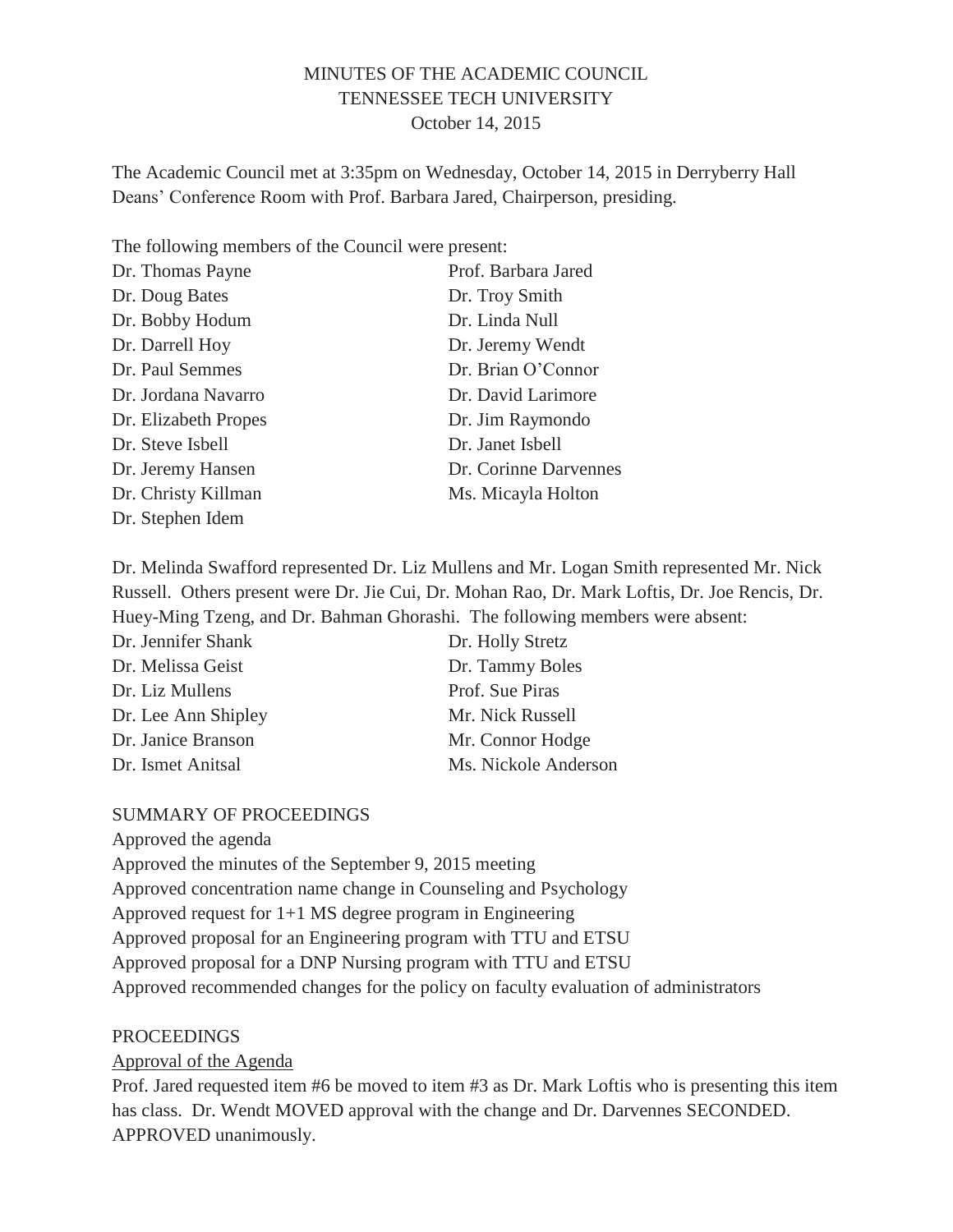## Approval of the Minutes of the September 9, 2015 Meeting Dr. Darvennes MOVED approval and Dr. Propes SECONDED. APPROVED unanimously

### Approval of Name Change for a Concentration in Counseling and Psychology

Dr. Mark Loftis represented Dr. Barry Stein and stated the request is to change the concentration name *Mental Health Counseling* to *Clinical Mental Health Counseling*. The change is needed to be consistent with CACREP nomenclature and to be consistent with the accreditation the program has attained. The change will be effective January 2016. Name changes now require 30 day review by TBR, therefore, the Academic Council must approve prior to submitting to TBR. Previously this was just an information item for the Council. Dr. Wendt MOVED approval and Dr. Killman SECONDED. APPROVED unanimously.

### Request for 1+1 MS Degree Program in Engineering

Dr. Cui stated this request was tabled at the September meeting to allow Mechanical Engineering faculty to discuss and approve the 15 credit hours to be transferred. Dr. Cui stated the faculty have approved the credit hours. Dr. Hoy MOVED approval and Dr. Propes SECONDED. APPROVED unanimously.

### Approval of Proposal for an Engineering Program with TTU and ETSU

This proposal was tabled at the April 15, 2015 Academic Council meeting. Dr. Hoy explained the history of the proposal with the original discussions for this joint degree with ETSU. The memo detailing the origination and process for this joint program is on file with these minutes. As a joint degree, students who complete the program will receive a diploma bearing the signatures and seals of both institutions. The proposed program meets all accreditation/residency requirements of ABET, SACSCOC, ETSU, and TTU. The proposal was approved by ETSU's Academic Council last week. Dr. Hoy MOVED approval and Dr. Semmes SECONDED. After several questions regarding budget, funding, GAs, advising, and the curriculum, the proposal was APPROVED unanimously.

## Approval of Proposal a DNP Program in Nursing with TTU and ETSU

This proposal was also tabled at the April 15, 2015 Academic Council meeting as it is a combined package with the Engineering program proposal. Dr. Tzeng stated there are some minor revisions to the proposal from the previous submission. The major revision is the change in the start date to Fall 2017. This is due to the requirements for the nursing board to approve the program after it is approved by TBR and THEC. A nursing state board site visit will be held in Spring 2016. Dr. Darvennes MOVED approval and Dr. Killman SECONDED. APPROVED unanimously.

# Report from Subcommittee Reviewing the Policy on Faculty Evaluation of University Administrators

Dr. Hodum stated the Policy on Faculty Evaluation of University Administrators was presented at the November 2014 Academic Council meeting. The Council approved a subcommittee of Dr. Talbert, Dr. Mullens, and Dr. Hodum to review the policy further; specifically section III.A.